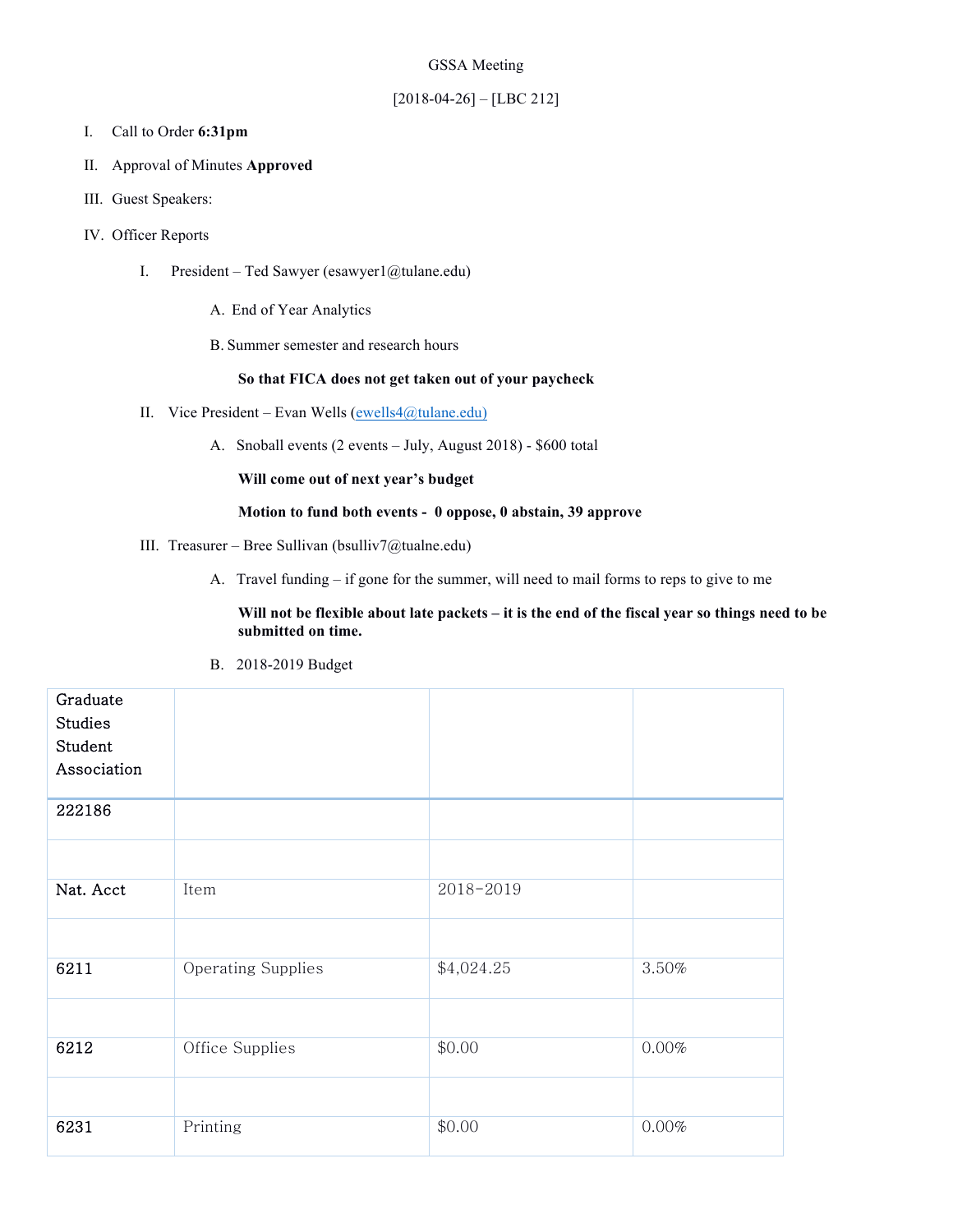| 6243                     | Copying                 | \$0.00                               | 0.00%  |
|--------------------------|-------------------------|--------------------------------------|--------|
|                          |                         |                                      |        |
| 6355                     | Software Expenses       | \$0.00                               | 0.00%  |
|                          |                         |                                      |        |
| 6358                     | Hardware Maintenance    | \$0.00                               | 0.00%  |
|                          |                         |                                      |        |
| 6722                     | Honorariums             | \$2,299.42                           | 2.00%  |
|                          |                         |                                      |        |
| 7511                     | Minor Equipment         | \$0.00                               | 0.00%  |
|                          |                         |                                      |        |
| 7521                     | Entertainment           | \$48,294.63                          | 42.00% |
|                          |                         |                                      |        |
| 7522                     | Misc Meeting Expenses   | \$6,898.95                           | 6.00%  |
|                          |                         |                                      |        |
| 7532                     | Domestic Transportation | \$22,997.41                          | 20.00% |
|                          |                         |                                      |        |
| 7536                     | Domestic Lodging/Other  | \$22,997.41                          | 20.00% |
|                          |                         |                                      |        |
| 7542                     | Visiting Professionals  | \$7,473.92                           | 6.50%  |
|                          |                         |                                      |        |
| 7842                     | Prizes and Awards       | \$0.00                               | 0.00%  |
|                          |                         |                                      |        |
| 7851                     | Other Expenses          | \$0.00                               | 0.00%  |
|                          | Totals                  | \$114,986.00                         |        |
|                          |                         |                                      |        |
| 2018-2019                | \$114,986.00            | Equal to 81% of GSSA                 |        |
| Maximum<br><b>Budget</b> |                         | total<br>student<br>activity<br>fees |        |
|                          |                         |                                      |        |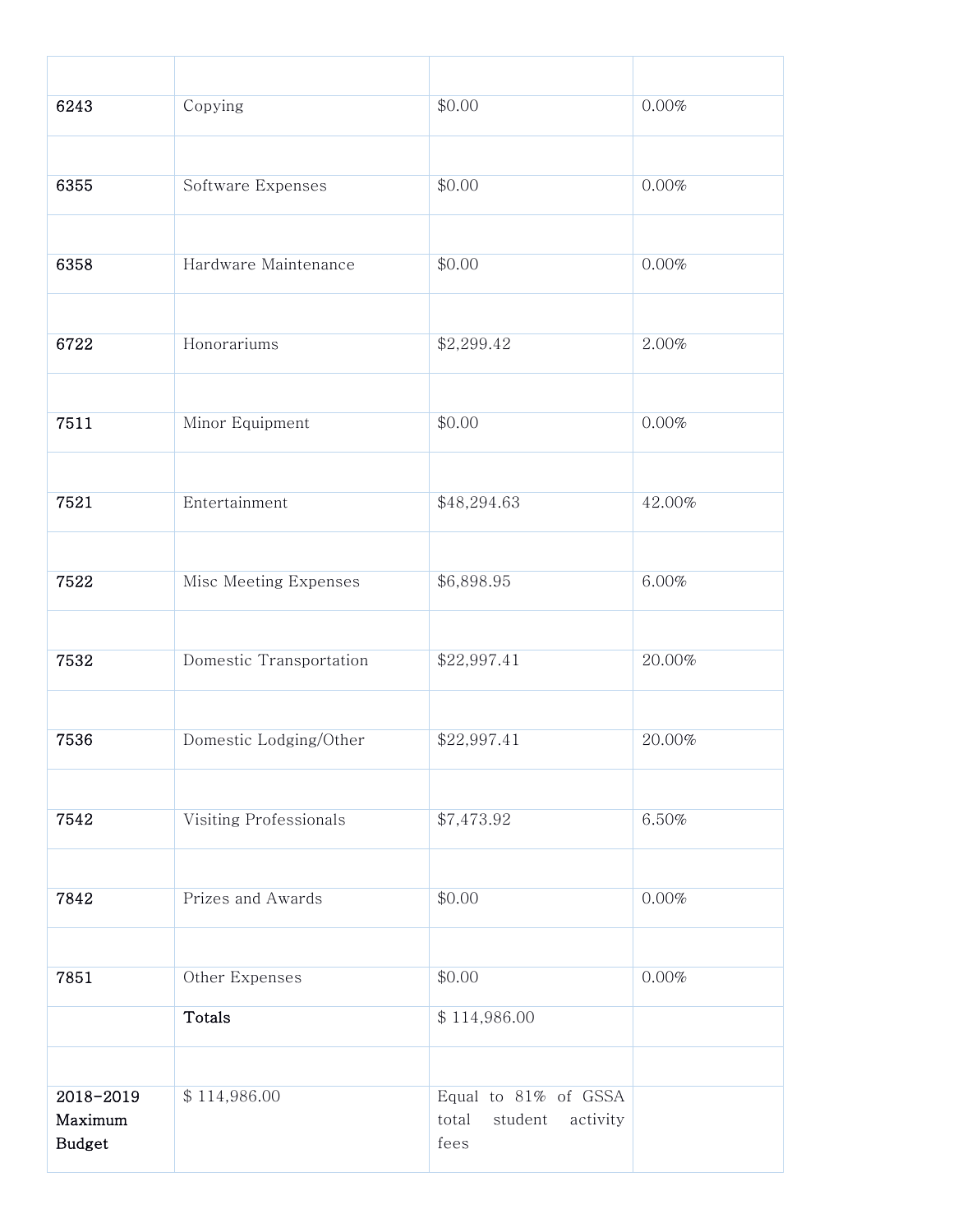| $\sim$ $\sim$ $\sim$ $\sim$ $\sim$ $\sim$<br>$1.10$ and $2.10$ and $2.10$ |  |  |
|---------------------------------------------------------------------------|--|--|
|                                                                           |  |  |

- C. Currently, we have -\$2102.02 in the bank for events
- D. We have \$2884.53 in speaker funding
- E. Thus, \$782.51 total left
- F. Event Requests

|                                     |                             |             | <b>Amount</b> |                         | <b>Expected</b>     | Per    |
|-------------------------------------|-----------------------------|-------------|---------------|-------------------------|---------------------|--------|
| <b>Department</b>                   | <b>Event Title</b>          | <b>Date</b> | Requested     | <b>Expense</b>          | <b>Attendance</b>   | person |
|                                     | AAAS CASE                   |             |               | Coffee,                 |                     |        |
| Chemistry-<br><b>GSSA</b>           | workshop<br>Seminar         | 4/26/2018   | \$200.00      | donuts,<br>other snacks | 40-50               | \$5.00 |
|                                     |                             |             |               |                         |                     |        |
|                                     | Bridging the<br>Gap Between |             |               |                         |                     |        |
|                                     | Science and                 |             |               |                         |                     |        |
|                                     | <b>Public Policy</b>        |             |               |                         |                     |        |
|                                     | (AAAS CASE                  |             |               |                         |                     |        |
| <b>Physics - GSSA</b>               | Workshop<br>Presentation)   | 4/27/2018   | \$250.00      | Pizza and<br>soda       | 50 grad<br>students | \$5.00 |
|                                     |                             |             |               |                         |                     |        |
|                                     | Math Graduate               |             |               |                         |                     |        |
| <b>Mathematics -</b><br><b>GSSA</b> | Student<br>Colloquium       | 9/4/2018    | \$60.00       | Food and<br>Soda        | 20                  | \$3.00 |
|                                     |                             |             |               |                         |                     |        |
| <b>Mathematics -</b>                | Math Graduate<br>Student    |             |               | Food and                |                     |        |
| <b>GSSA</b>                         | Colloquium                  | 9/11/2018   | \$60.00       | Soda                    | 20                  | \$3.00 |
|                                     |                             |             |               |                         |                     |        |
| <b>Mathematics -</b>                | Math Graduate<br>Student    |             |               | Food and                |                     |        |
| <b>GSSA</b>                         | Colloquium                  | 9/18/2018   | \$60.00       | Soda                    | 20                  | \$3.00 |
|                                     |                             |             |               |                         |                     |        |
|                                     |                             |             |               |                         |                     |        |
|                                     |                             |             |               |                         |                     |        |
| <b>Mathematics -</b>                | Math Graduate<br>Student    |             |               | Food and                |                     |        |
| <b>GSSA</b>                         | Colloquium                  | 9/25/2018   | \$60.00       | Soda                    | 20                  | \$3.00 |
|                                     |                             |             | Total w/o     |                         |                     |        |
|                                     |                             |             | events over   |                         |                     |        |
|                                     |                             |             | \$250         | \$450                   |                     |        |
|                                     |                             |             |               |                         |                     |        |
|                                     |                             |             |               |                         |                     |        |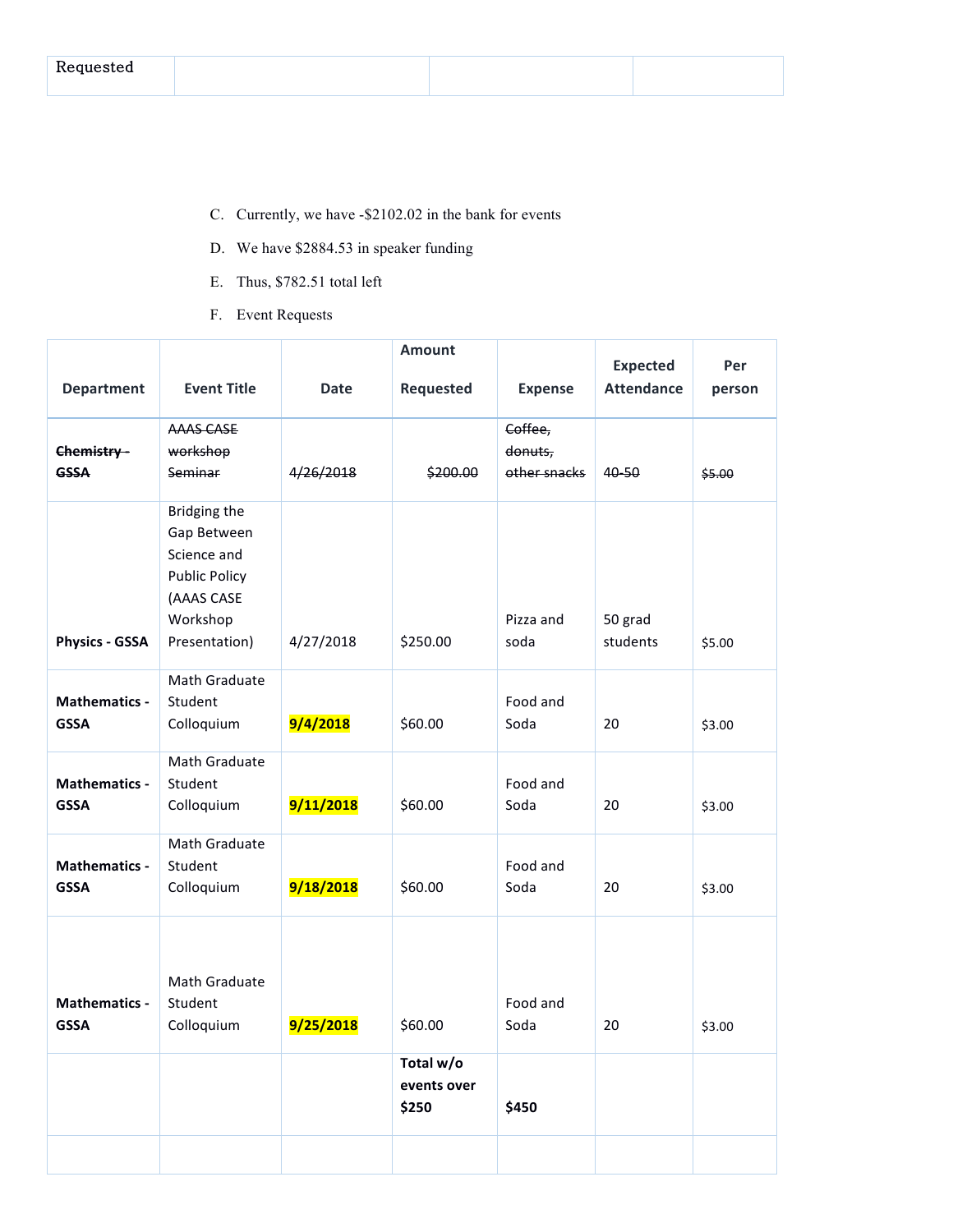| <b>Physics - GSSA</b> | Softball League | 5/21/2018 | \$1,000.00                        | Field rental,<br>600, end<br>party 200,<br>equipment<br>200 | 80 grads/20<br>$+1a$ | \$13.33 |
|-----------------------|-----------------|-----------|-----------------------------------|-------------------------------------------------------------|----------------------|---------|
| <b>Total</b>          | \$1,450.00      |           | Total w/o<br>events over<br>\$250 | \$450                                                       |                      |         |

| <b>Physics Budget: Softball</b>  |                                                               |                |
|----------------------------------|---------------------------------------------------------------|----------------|
| Item                             | <b>Description</b>                                            | <b>Price</b>   |
| Field Rental @ Evan's Playground | \$24/hour for 2 hours, for 13 games                           | \$624          |
| End of season pizza party        | 20 pizzas $@$ \$10/pizza                                      | \$200          |
| Equipment                        | 9 softballs $@$ \$4, 2 spare mitts $@$<br>\$20, 2 bats @ \$50 | \$176          |
|                                  |                                                               | Total: \$1,000 |

**Math events coming out of next years budget.**

**Motion to fund all events under \$250 – 0 oppose, 0 abstain, 39 approve**

**Motion to fund softball event - 0 oppose, 6 abstain, 33 approve**

# IV. Secretary – Sarah Khalil (skhalil@tulane.edu)

- A. Email me new reps and their emails
- B. Train new reps! Website, rep document, travel packets, etc.

**Orgsync is under construction – please be patient with it!**

- C. Listserv **you have to add yourself to the listserv**
- V. New Business

I.

II.

## VI. Old Business